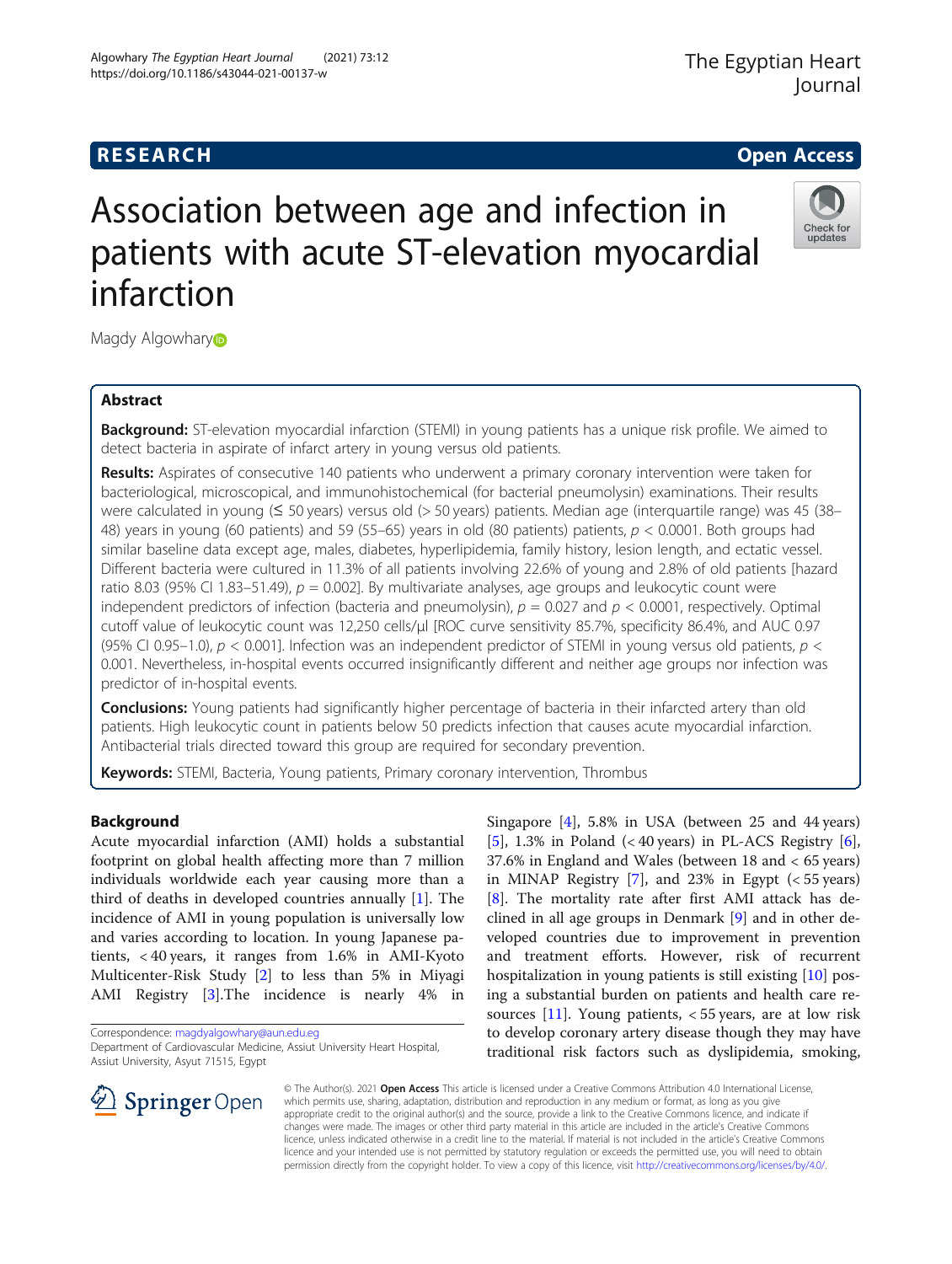hypertension, diabetes mellitus, chronic kidney disease, male, family history, noncardiogenic cerebral infarction, and peripheral artery disease [[12](#page-7-0)]. Lipid retention and modification is probably the main early trigger for inflammation; however, infection may play a crucial role in atherosclerosis and AMI affecting both old and young patients [\[13](#page-7-0), [14](#page-7-0)]. This causative relation explains at least in part why infection triggers acute coronary syndromes after pneumococcal pneumonia [\[15](#page-7-0)], chlamydia pneumonia [\[16](#page-7-0), [17](#page-7-0)], and in Helicobacter pylori-seropositive patients having interleukin-1 polymorphisms [\[18](#page-7-0)]. Samples obtained from atherosclerotic lesions by catheterbased atherectomy revealed existence of > 50 different species of bacteria [\[19](#page-7-0)] and 19 different fungal signatures [[20\]](#page-7-0). Thrombus aspirates of patients with ST-elevation myocardial infarction (STEMI) revealed several oral species and chlamydia pneumoniae [\[21,](#page-7-0) [22\]](#page-7-0). Moreover, samples of epicardial adipose tissue surrounding coronary arteries obtained during bypass grafting from patients with acute coronary syndrome contained bacterial DNA [\[23](#page-7-0)] supporting the role of bacteria in the pathogenesis of atherosclerotic plaques and their disruption leading to acute coronary syndromes [[24\]](#page-7-0).

In our previous study, consecutive 370 patients with STEMI presented to emergency department between April 2016 and June 2017 who underwent primary coronary intervention were included [\[25](#page-7-0)]. STEMI was made when the following criteria were present: (1) typical anginal pain occurring within 24 h, (2) ST-segment elevation in 2 contiguous leads or new left bundle branch block, and (3) positive markers for elevated cardiac enzymes [\[26](#page-7-0)]. The use of aspiration catheter was left for the operator decision depending on thrombus burden. Bacteria existed in thrombus aspirates obtained from infarct-related arteries of STEMI patients.

The presenting study examined the percentage of bacteria according to age groups, young versus old STEMI patients, and whether or not it is a predictor of infarction especially in young patients.

# Methods

## Population and laboratory studies

A total of 140 aspirates were taken from 370 consecutive STEMI patients. Bacteriological, microscopical, and histopathological examinations were performed simultaneously depending on the size of thrombus aspirates. If the sample was enough, it was put into two sterile containers. The first container had sterile 2 ml of saline and was used for bacterial culture on different bacterial media, and the results were confirmed by VITEK 2 system (in 124 patients). The rest of the sample was embedded in formalin 10% inside the second container and was stained by hematoxylin and eosin for microscopical examination to detect inflammatory cells, polymorphonuclear leukocytes, and lymphocytes (in 79 patients). Histopathologic study was performed by withdrawing 2 ml of blood from the infarct-related artery to detect bacterial pneumolysin by using ELISA test (in 60 patients). Of note, each step was accomplished under strict sterile techniques to avoid bacterial contamination [[25\]](#page-7-0).

In this study, the results of infection markers—bacteria, pneumolysin, and inflammatory cellular infiltration—were classified according to patient age into 2 groups: young patients (YP) and old patients (OP). Age cutoff value of 50 years was selected based on receiver operating characteristic curve (ROC curve). Furthermore, for both age groups, in-hospital events, death, cerebrovascular stroke, reinfarction, lethal arrhythmias (ventricular tachycardia, ventricular fibrillation, asystole) and heart failure (Killip III and IV) were recorded. Death was recorded as cardiac and non-cardiac. Cardiac death was defined as death due to ventricular fibrillation, tachycardia, asystole, rupture ventricle, worsening heart failure, recurrent myocardial infarction, or cardiogenic shock. Non-cardiac death was defined as death due to cerebrovascular stroke, contrast-induced nephropathy, or other non-cardiac reasons. Reinfarction was diagnosed as rising of cardiac enzymes, CK, CK-MB, or cTnI above baseline level associated with chest pain and ST elevation/depression. Heart failure was defined as dyspnea because of worsening of left ventricular ejection fraction associated with rales at lung bases and auscultation of S3 heart sound in addition to impaired systolic function by echocardiography. All patients received optimal medical treatment for STEMI patients. The study was approved by the Ethical Committee of Faculty of Medicine in our University. All patients signed written consent for participation in the study, and the research was conducted ethically in accordance with the World Medical Association Declaration of Helsinki.

# Statistical analysis

Continuous variables were presented as mean  $\pm$  SD in normal distributed variables and median (interquartile range, IQR) in non-normal distributed variables. Comparisons of means were done by using  $T$  test for normally distributed variables and Mann-Whitney  $U$  and Kruskal-Wallis tests for non-normal distributed variables. Categorical variables were presented as number (percentage). Comparisons between categorical variables were done by using chi-square with exact test. Multinomial logistic regression analysis using forward stepwise method was used to identify predictors of inhospital clinical events and predictors of bacteria, bacterial pneumolysin, and infiltration while predictors of STEMI in YP versus OP were identified by using binary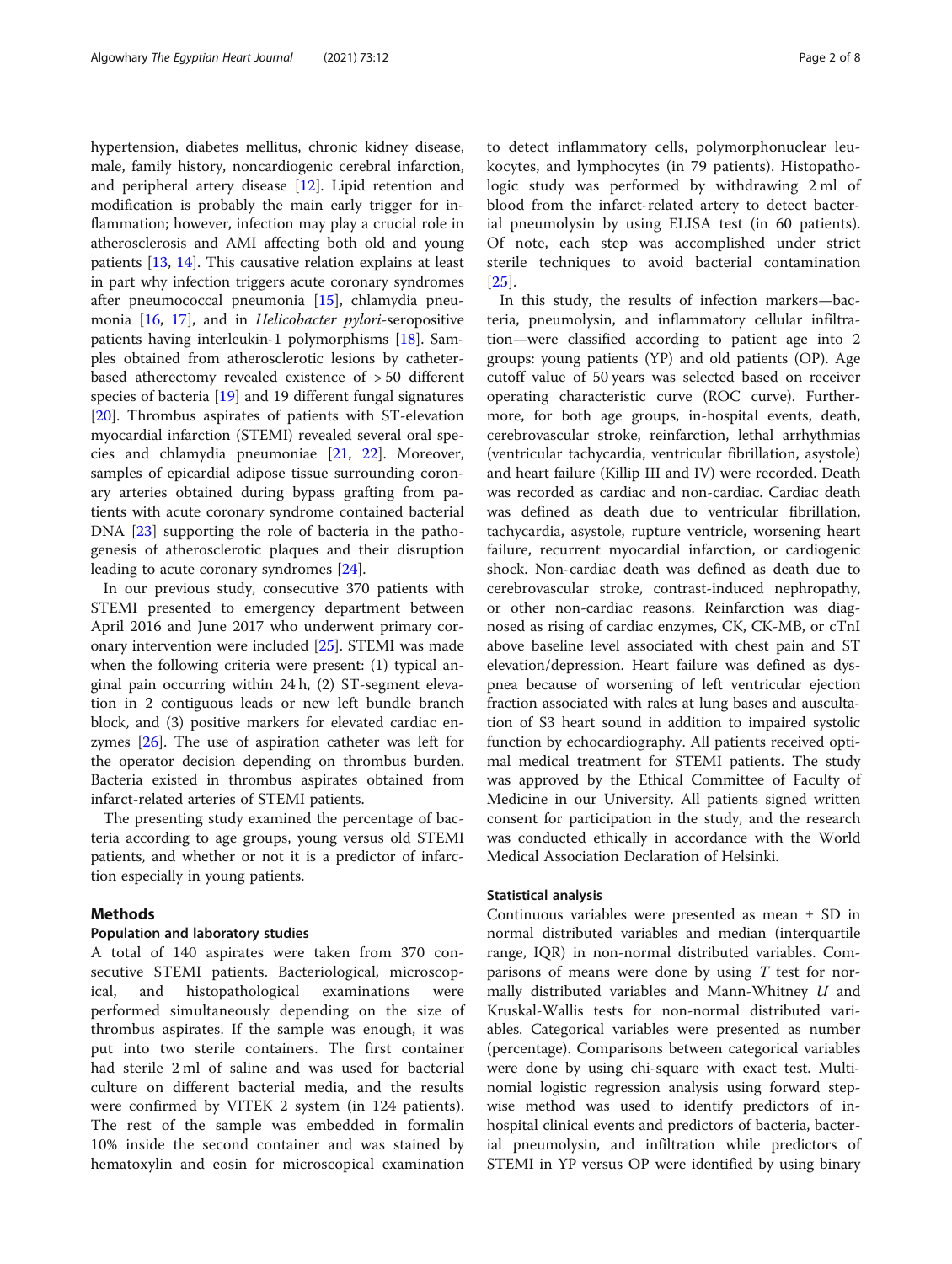logistic regression analysis using forward stepwise method. ROC curve was used to identify optimal cutoff values for independent predictors (age and leukocytic count). All tests were performed by using SPSS package version 25 (IBM, New York, USA) except hazard ratio calculations which were calculated by using NCSS 2004/ PASS 2002 (Utah, USA). Statistical tests were two-sided, and  $p < 0.05$  was considered statistically significant.

# Results

# Clinical and laboratory results

STEMI patients treated with primary coronary intervention were 370 patients. Aspirates were obtained from 140 patients and were included in the study. Patients' ages ranged from 22 to 90 years old. The majority of the patients, 81.4%, were between 41 and 70 years old. YP were 60 patients, 42.9%, while OP were 80 patients, 57.1%, Table 1. The median age of YP group was 45 (38–48) years, while the median age of OP group was 59 (55–65) years,  $p \lt 0.0001$ . Their clinical and catheterization data are summarized in Table [2.](#page-3-0) The 2 groups were comparable except for their ages, males, diabetes mellitus, dyslipidemia, positive family history, ectatic infarct artery, lesion length, intervention method (stenting), and stent length. YP group had significantly lower ages, diabetics, lesion length, stenting, and stent length and significantly higher males, dyslipidemia, positive family history, and ectatic vessels. Moreover, there was a trend for higher leukocytic count in the YP group.

The results of bacterial culture in both groups are shown in Table [3](#page-4-0). Five types of bacteria were present in the aspirates of all examined patients, and most of them were Klebsiella pneumoniae. Positive samples for bacteria were present in 14 patients (11.3%). Twelve of them, 85.7%, were present in YP group, 22.6%, while 2 patients were present in OP group, 2.8%,  $p = 0.001$ . Detailed results of bacterial culture, microscopical analysis (heavy inflammatory cell infiltration), and bacterial penumolysin are shown in Table [4.](#page-4-0) Of note, inflammatory cell infiltration was present in all studied aspirates. Mild inflammatory cell infiltration was dominant in

|  |  | Table 1 Age distribution in STEMI patients |  |  |  |
|--|--|--------------------------------------------|--|--|--|
|--|--|--------------------------------------------|--|--|--|

| Age groups                 | Patients ( $n = 140$ ) |
|----------------------------|------------------------|
| From 20 to 30 years (%)    | 5(3.6)                 |
| From 31 to 40 years $(\%)$ | 13(9.3)                |
| From 41 to 50 years $%$    | 42 (30)                |
| From 51 to 60 years $(\%)$ | 49 (35)                |
| From 61 to 70 years (%)    | 23 (16.4)              |
| From 71 to 80 years $(\%)$ | 7(5)                   |
| From 81 to 90 years (%)    | 1(0.7)                 |

Data presented as number (%)

STEMI ST-elevation myocardial infarction

73.4% of all patients while heavy infiltration was present in 26.6% of all patients. Also, only 2 aspirates, 3.33%, from both groups had detectable bacterial pneumolysin. Bacteria and its product, pneumolysin, were present more significantly in YP group than in OP group (21.7% vs. 3.8%, respectively),  $p = 0.002$ . Hazard ratios of bacteria and bacteria or pneumolysin in YP group were significantly high [8.03 (95% CI 1.83–51.49),  $p = 0.002$ , and 5.78 (95% CI 1.64–25.11),  $p = 0.002$ , respectively].

# In-hospital clinical events

In-hospital clinical events were not significantly different between both groups, 7 patients, 11.7%, in YP versus 7 patients, 8.8%, in OP,  $p = 0.8$ . Contrast-induced nephropathy was encountered in YP group only, 2 (3.3%), while cerebrovascular stroke and heart failure were encountered in OP group only,  $1(1.3%)$  and  $2(2.5%),$  respectively. Reinfarction was seen in 1 patient of each group, 1.7% versus 1.3%,  $p = 0.99$ . Cardiac death due to unsuccessful treatment of ventricular fibrillation was detected in 4 patients, 6.7%, in YP versus 2 patients, 2.5%, in OP,  $p = 0.13$ .

#### Infection as a predictor

By multivariate analyses, independent predictors of STEMI in YP versus OP were (1) infection, bacteria, and pneumolysin [Exp B 20.72 (95% CI 3.88–110.80), p < 0.001]; (2) hyperlipidemia [Exp B 12.38 (95% CI 2.31– 66.31),  $p = 0.003$ ; and (3) family history [Exp B 4.27 (95% CI 1.58-11.50),  $p = 0.004$ . The model could predict 79.8% correctly, and its − 2log likelihood was 121.86 with goodness of fit Hosmer test  $p = 0.42$ .

Predictors of in-hospital clinical events were (1) STsegment resolution (more than 50% reduction within 90 min after intervention), −2log likelihood ratio 151.93, p < 0.001; (2) use of intravenous GP IIb/IIIa inhibitors,  $-2\log$  likelihood ratio 139.58,  $p = 0.015$ ; and (3) left ventricular ejection fraction, −2log likelihood ratio 114.28, p = 0.043. The model could predict 83.5% correctly. Of note, age groups, bacteria, bacterial pneumolysin, and leukocytic infiltration were not predictors of in-hospital clinical events.

Of note, predictors of infection (bacteria, bacterial pneumolysin, and heavy infiltration) were (1) leukocytic count,  $-2\log$  likelihood ratio 215.54,  $p < 0.0001$ ; and (2) age groups,  $-2\log$  likelihood ratio 86.92,  $p = 0.027$ . The model could predict 90.7% correctly. By using ROC curve, leukocytic count produced high area under the curve, 0.97 (95% CI 0.95–1.0),  $p < 0.001$ , and age groups produced a significant area under the curve, 0.24 (95% CI 0.14–0.33),  $p = 0.001$ . The cutoff value of 50 years gave sensitivity of 29% and specificity of 62% for detection of bacteria and penumolysin. Optimal cutoff value of leukocytic count was 12,250 cells/μl. It gave sensitivity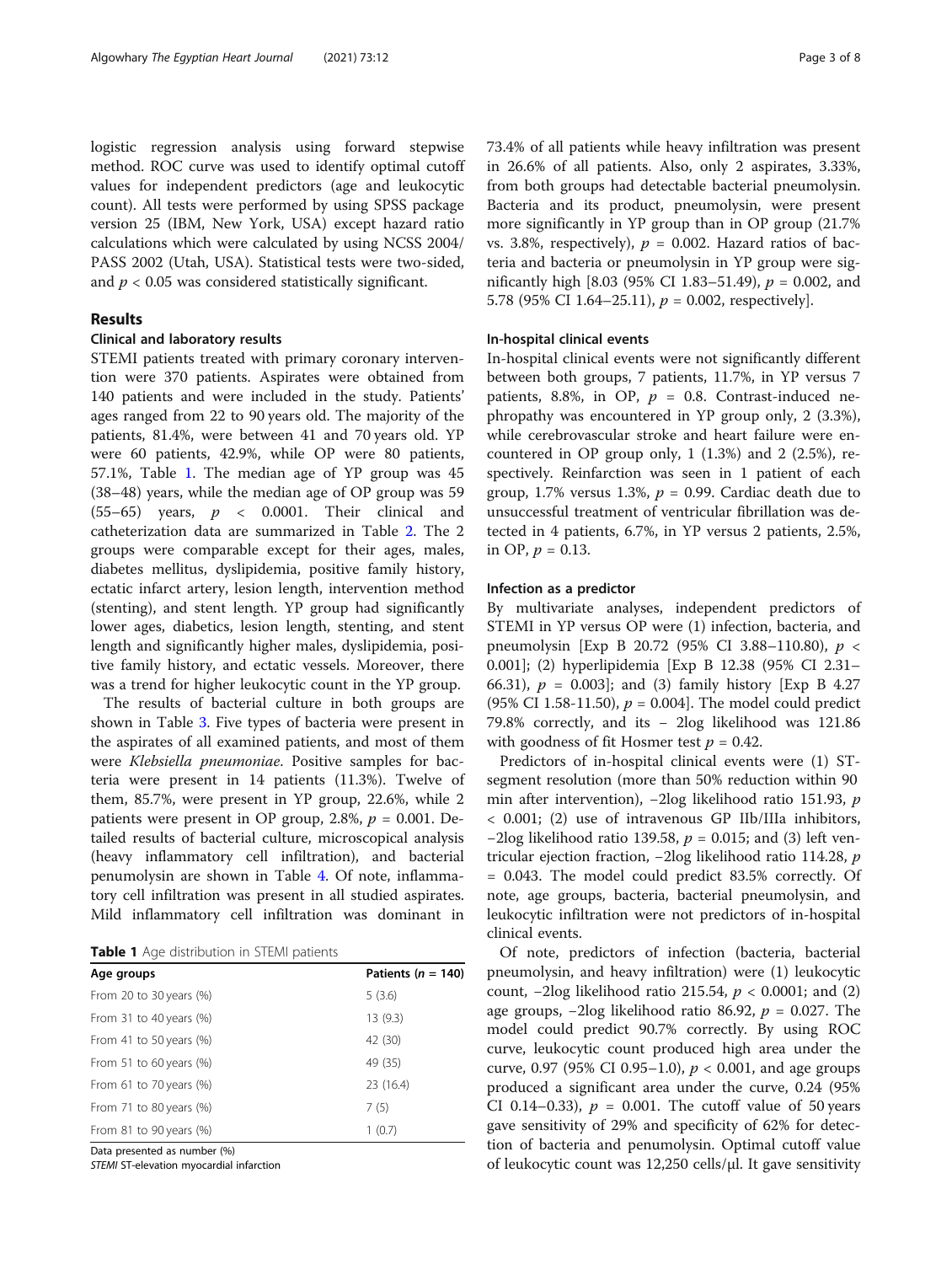# <span id="page-3-0"></span>Table 2 Patients' clinical and catheterization data in each group

|                                | $YP (n = 60)$     | OP $(n = 80)$      | $p^*$    |  |
|--------------------------------|-------------------|--------------------|----------|--|
| Male (%)                       | 52 (86.7)         | 55 (68.8)          | 0.016    |  |
| Age, years                     | 45 (38-48)        | 59 (55-65)         | < 0.0001 |  |
| Diabetes mellitus (%)          | 12 (20)           | 31 (38.8)          | 0.026    |  |
| Hypertension (%)               | 9(15)             | 19 (23.8)          | 0.3      |  |
| Smoking (%)                    | 42 (70)           | 45 (56.3)          | 0.12     |  |
| Hyperlipidemia (%)             | 17 (28.3)         | 2(2.5)             | < 0.001  |  |
| Family history (%)             | 28 (46.7)         | 11 (13.8)          | < 0.001  |  |
| Chest pain duration, h         | $5(3-7)$          | $6(3-9)$           | 0.4      |  |
| Ejection fraction (%)          | 50 (45.3-55.8)    | 50 (47.0-45.8)     | 0.4      |  |
| CK-max, IU/L                   | 2200 (1345-3234)  | 2168 (1464-3340)   | 0.6      |  |
| CK-MB, µg/L                    | 275 (201-393)     | 259 (200-379)      | 0.7      |  |
| WBCs, cell/µL                  | 8600 (5625-13175) | 7580 (5805-10,200) | 0.09     |  |
| Door to balloon, min           | $35(30-45)$       | $35(30-43)$        | 0.6      |  |
| Infarct related artery (%)     |                   |                    | 0.6      |  |
| LAD                            | 37 (61.7)         | 44 (55)            |          |  |
| <b>LCX</b>                     | 6(10)             | 7(8.8)             |          |  |
| <b>RCA</b>                     | 17 (28.3)         | 29 (36.3)          |          |  |
| Diseased vessels/patients (%)  | $2(1-2)$          | $2(1-3)$           | 0.28     |  |
| Reference vessel, mm           | $3(3-3.4)$        | $3.25(2.8-3.5)$    | 0.15     |  |
| Lesion length, mm              | $24.57 \pm 7.91$  | $27.56 \pm 6.93$   | 0.02     |  |
| Ectatic vessel (%)             | 9(15)             | 3(3.8)             | 0.03     |  |
| Thrombus grading (%)           |                   |                    | 0.28     |  |
| 5                              | 35 (58.3)         | 52 (65)            |          |  |
| 4                              | 21 (35)           | 20 (25)            |          |  |
| < 4                            | 4(6.7)            | 8(10)              |          |  |
| Preintervention TIMI flow (%)  |                   |                    | 0.9      |  |
| $\leq$ 1                       | 55 (91.7)         | 74 (92.5)          |          |  |
| >1                             | 5(8.3)            | 6(7.5)             |          |  |
| Intervention method (%)        |                   |                    | 0.02     |  |
| Aspiration                     | 3(5)              | 2(2.5)             |          |  |
| POBA                           | 7(11.7)           | 1(1.3)             |          |  |
| Stenting                       | 50 (83.3)         | 77 (96.3)          |          |  |
| Stent type (%)                 |                   |                    | 0.8      |  |
| DES                            | 13 (26)           | 18 (23.4)          |          |  |
| <b>BMS</b>                     | 37 (74)           | 59 (76.6)          |          |  |
| Stent length, mm               | 25 (20-33)        | $30(24 - 38)$      | 0.04     |  |
| Stent deployment pressure, atm | $14(12-16)$       | $14(12-16)$        | 0.6      |  |
| Postintervention TIMI flow (%) |                   |                    | $0.5\,$  |  |
| 3                              | 57 (95)           | 75 (93.8)          |          |  |
| $<$ 3                          | 3(5)              | 5(6.2)             |          |  |
| GPIIb/Illa inhibitors (%)      | 28 (46.7)         | 36 (45)            | 0.9      |  |
| ST-segment resolution (%)      | 45 (75)           | 59 (73.8)          | 0.9      |  |

Data presented as number (%), median (IQR), or mean  $\pm$  SD

BMS bare metal stent, DES drug-eluting stent, GP IIb/IIIa glycoprotein IIb/IIIa, LAD left anterior descending branch, LCX left circumflex branch, OP old patients group, *POBA* plain old balloon angioplasty, *RCA* right coronary artery, *TIMI* thrombolysis in myocardial infarction, YP young patients group<br>\*YP versus OP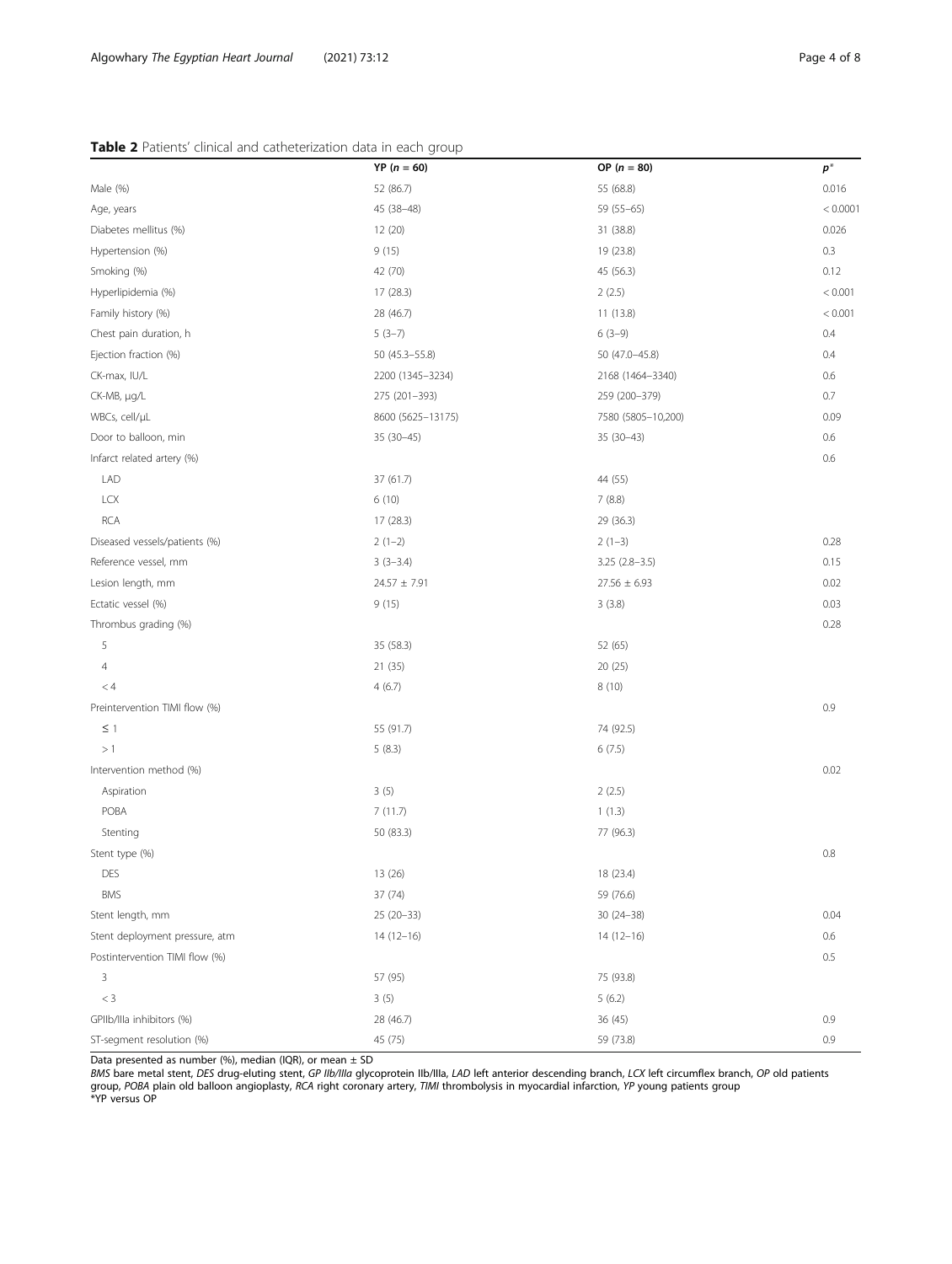# <span id="page-4-0"></span>Table 3 Types of bacteria in each group

|                                     | $YP (n = 53/60)$ | OP ( $n = 71/80$ ) | All patients ( $n = 124/140$ ) |
|-------------------------------------|------------------|--------------------|--------------------------------|
| Klebsiella pneumoniae (%)           | 5(9.4)           | (1.4)              | 6(4.8)                         |
| Staphylococcus hominis (%)          | 3(5.7)           | 0(0)               | 3(2.4)                         |
| Staphylococcus pseudintermedius (%) | 2(3.8)           | 1(1.4)             | 3(2.4)                         |
| Enterococcus bacterium (%)          | 1(1.9)           | 0(0)               | 1(0.8)                         |
| Pseudomonas stutzeri (%)            | 1(1.9)           | 0(0)               | 1(0.8)                         |
| Total (%)                           | 12(22.6)         | 2(2.8)             | 14 (11.3)                      |

Data presented as number (%)

OP old patients group, YP young patients group

of 85.7% and specificity of 86.4% for detection of bacteria, and sensitivity of 87.5% and specificity of 91.9% for detection of a combination of bacteria and pneumolysin (shown in Figs. [1](#page-5-0) and [2](#page-5-0)).

# **Discussion**

The chief finding of this study is the presence of higher percentage of bacteria in the coronaries of young STEMI patients compared to old STEMI patients. The presence of bacteria, bacterial pneumolysin, and heavy leukocytic infiltration in coronary arteries of young STEMI patients denotes the involvement of bacteria in the process of myocardial infarction as a causative agent triggering infarction process and not responsible for in-hospital clinical events after coronary intervention. Both young-aged patients ( $\leq 50$  years old) and a high leukocytic count ( $>$ 12250 cells/μl) are predictors of presence of bacteria in infarct-related artery.

Occurrence of myocardial infarction in very young patient, between 20 and 30 years, poses health and labor problems over a long time. Those patients are liable for heart failure, arrhythmias, recurrent angina, surgery, re-hospitalization, and even recurrent infarction [\[11](#page-7-0), [27](#page-7-0)]. However, revascularization techniques such as percutaneous coronary and surgical interventions has improved mortality rate in young population [[28\]](#page-7-0). Of note, coronary atherosclerosis is common in elderly patients. Its incidence reported in the Framingham Heart Study above 30 years old is < 20/1000 [[28,](#page-7-0) [29](#page-7-0)]. While in our study, 3.6% of AMI patients are younger, < 30 years old. This suggests different geographic distribution and more severe form in our locality. Generally, the incidence of AMI in young population,  $<$  50 years old, is low  $[2-6]$  $[2-6]$  $[2-6]$  $[2-6]$ , and it is very low in population below 40 years old, 1.6% and 1.3%, as reported in Japan and Poland, respectively [[2,](#page-6-0) [6\]](#page-7-0). It may be due to different reasons and/or risk factors. Traditional risk factors such as smoking, dyslipidemia, diabetes, and obesity are not always present in every young patient with myocardial infarction. In our study, some of young STEMI patients are free from traditional risk factors; consequently, other reasons or risk factors are considered. One of the reasons widely accepted is infection theory  $[13, 14, 22]$  $[13, 14, 22]$  $[13, 14, 22]$  $[13, 14, 22]$  $[13, 14, 22]$ . This is true in our study too, where bacteria are present in 11.3% of our patients and 85.6% of them is in young group. Moreover, multivariate analysis selects bacteria as an independent predictor. The great interest of AMI in young patients tries to explain mechanisms of infarction and to discover nontraditional risk factors [\[30,](#page-7-0) [31\]](#page-7-0). Spontaneous coronary artery dissection, plaque erosion, coronary microvascular dysfunction, myocarditis, coronary embolism, hypercoagulability, and coronary spasm are proved to cause myocardial infarction in this group of patients. Also, drug abuse causing coronary spasm is an important mechanism. Myocardial bridge and stress-induced cardiomyopathy known as Takotsubo cardiomyopathy can explain cases with acute coronary syndrome without atherosclerotic lesions [\[32\]](#page-7-0). Additionally, bacterial

| Table 4 Results of bacteria, pneumolysin, infiltration, and hazard ratio of young versus old patients |  |  |  |  |
|-------------------------------------------------------------------------------------------------------|--|--|--|--|
|-------------------------------------------------------------------------------------------------------|--|--|--|--|

|                                                  | $YP (n = 60)$ | OP $(n = 80)$ | p     | HR                        | $\mathbf{p}^*$ |
|--------------------------------------------------|---------------|---------------|-------|---------------------------|----------------|
| Bacteria (%)                                     | 12(22.6)      | 2(2.8)        | 0.001 | 8.03 (95% CI, 1.83-51.49) | 0.002          |
| Bacteria or pneumolysin (%)                      | 13(21.7)      | 3(3.8)        | 0.002 | 5.78 (95% CI 1.64-25.11)  | 0.002          |
| Heavy inflammatory cell infiltration (%)         | 8(23.5)       | 13 (28.9)     | 0.6   | 0.81 (95% CI 0.34-1.86)   | 0.78           |
| Bacterial pneumolysin (%)                        | 1(3.8)        | (2.9)         |       | 1.31 (95% CI 0.04-47.56)  | 0.59           |
| Bacteria or heavy infiltration (%)               | 18 (34)       | 15 (21.1)     | 0.12  | 1.61 (95% CI 0.85-3.06)   | 0.16           |
| Bacteria, heavy infiltration, or pneumolysin (%) | 19 (31.7)     | 16 (20)       | 0.2   | 1.58 (95% CI 0.85-2.98)   | 0.16           |

Data presented as number (%)

CI confidence interval, HR hazard ratio, OP old patients group, YP young patients group

\*Significance of HR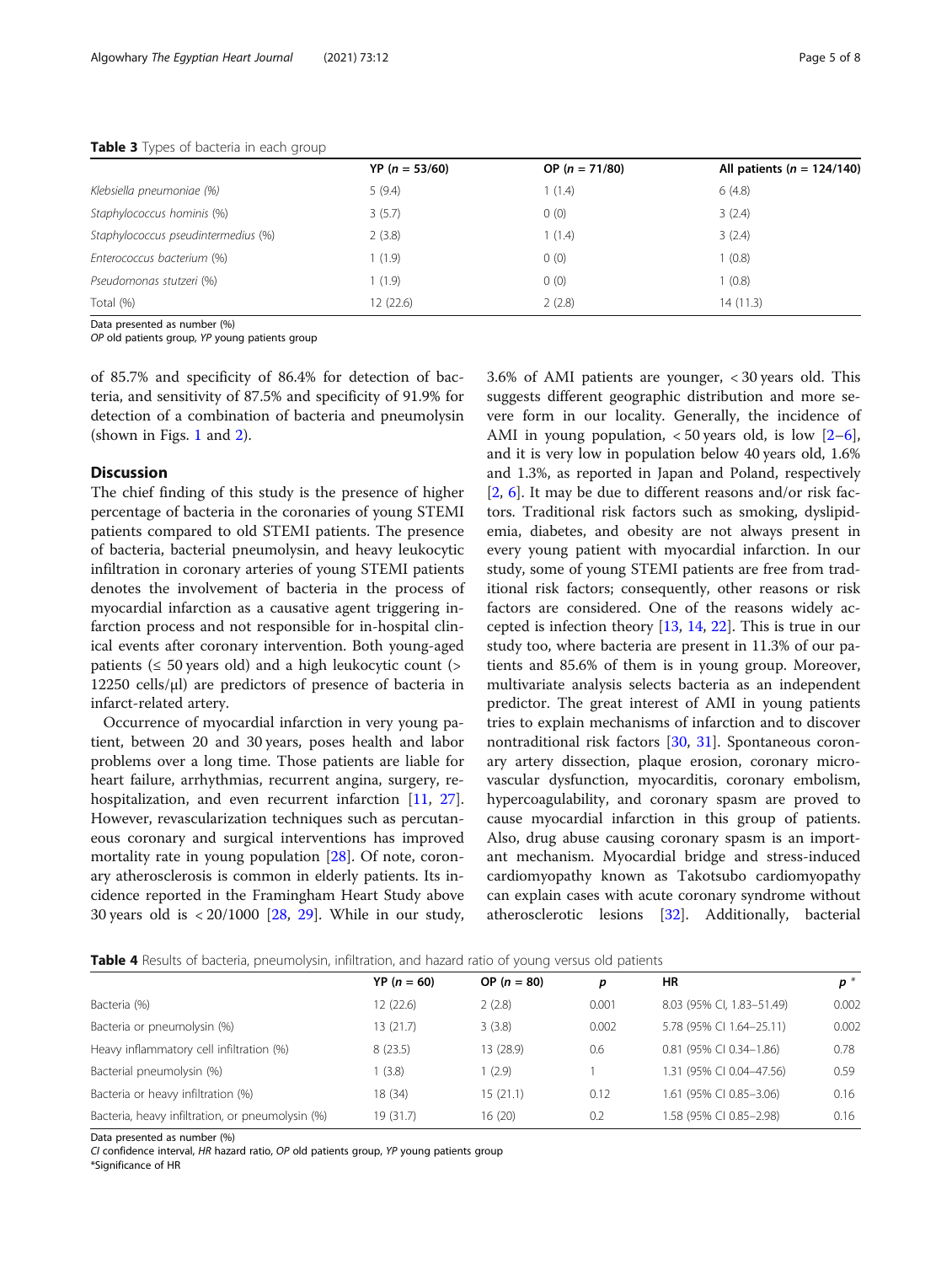<span id="page-5-0"></span>

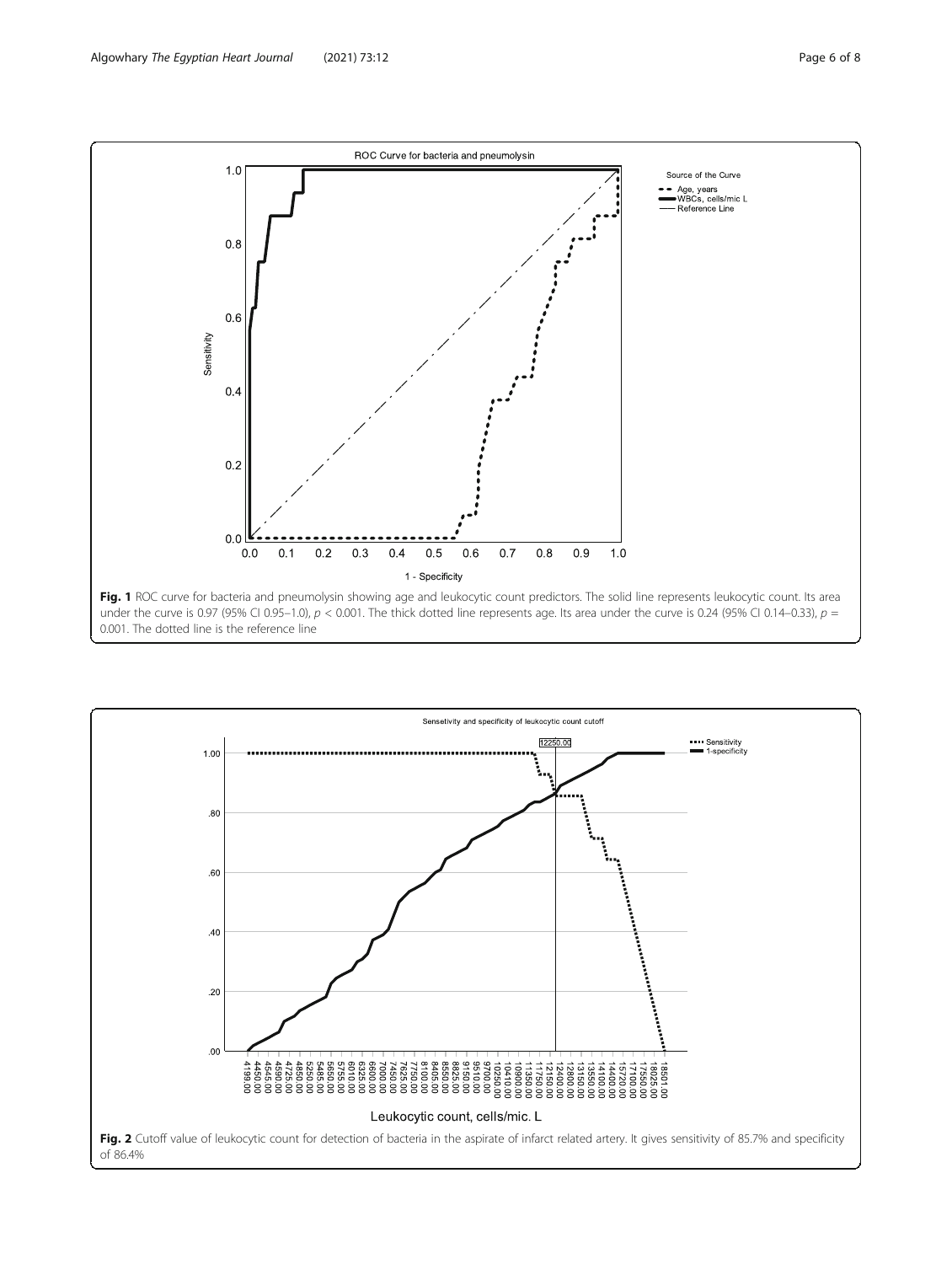<span id="page-6-0"></span>infection can trigger coronary atherosclerosis and/or myocardial infarction which is evident in this study. YP have significantly higher males, hyperlipidemia, positive family history, and ectatic infarct-related artery while OP have higher diabetics. Similar results were reported by the AMI-Kyoto Multi-Center Risk Study Group in Japan except vessel ectasia [2] and more recently by Batra et al. [\[33](#page-7-0)].

In our study, 5 different types of bacteria are involved in the pathogenesis of AMI in 11.3% of patients. Higher incidence is reported by polymerase chain reaction for bacterial DNA [\[21](#page-7-0), [22](#page-7-0)] supporting the role of infection in triggering acute coronary syndrome [\[13](#page-7-0), [17](#page-7-0)]. Also, more diverse bacteria species are detected in atherosclerotic plaques [[19,](#page-7-0) [24\]](#page-7-0). Their sources are usually different. Oral [\[34\]](#page-7-0), periodontal [[21\]](#page-7-0), respiratory [[15,](#page-7-0) [35](#page-7-0)–[38](#page-7-0)], and gut microbiota [\[39](#page-7-0)–[41\]](#page-7-0) are involved in the pathogenesis of atherosclerosis and/or infarction. Although sieving theory, i.e., bacteremia followed by localization of bacteria at coronary artery, may theoretically explain presence of bacteria at coronary artery, absent [\[19\]](#page-7-0) or lower concentrations [[22\]](#page-7-0) of bacteria in the systemic circulation exclude that theory. Bacteria and bacteria products as pneumolysin can cause direct cytotoxic effect, cellular pore-forming, activate cytokines, interleukin 6, tumor necrosis factor a, and activate neutrophil extracellular trap (NETosis) formation causing cellular damage [\[36](#page-7-0)]. The resultant degradation of plaque cap will eventually lead to plaque disruption and coronary thrombosis.

The in-hospital clinical outcomes in YP and OP are comparable. Neither age groups nor bacteria are predictors of short-term outcomes suggesting the role of bacteria as a triggering mechanism in the pathogenesis of myocardial infarction and no effect after primary coronary intervention. Of note, knowing the group with high percentage of bacteria, i.e., YP with elevated leukocytic count, does not only suggest nontraditional risk factors but also may guide preventive trials to select ischemic patients who may benefit from antimicrobial treatment which usually fails to give satisfactory secondary prevention results [[42](#page-7-0), [43](#page-7-0)].

# Study limitations

The study has limitations. Use of thrombus aspiration catheters was operator-dependent decision so that not all incoming patients, 370 patients, were included in the study; however, calculating the power of our sample size, 60 and 80, with the 2 proportions, 22.6% and 2.8%, gives 91% which is good. The size of aspirate from the infarctrelated artery was variable so laboratory tests could not be performed for all the patients equally. Detection of bacteria by polymerization chain reaction could not be performed because of logistic obstacles. Searching for the source of bacteria was not our scope. Detection of fungal and viral microbiome could not be performed. The study is a single center study though it is a tertiary center.

# Conclusions

The aspirates of infarct-related artery contain bacteria which is present in higher concentration in young patients than old patients. Nontraditional risk factor for coronary artery disease is infection which can cause acute myocardial infarction especially in young patients and can be predicted by high leukocytic count in young patients. Further antimicrobial trials are needed focusing on this group of patient for secondary prophylaxis.

#### Abbreviations

AMI: Acute myocardial infarction; CK: Creatine kinase; CK-MB: Creatine kinase myocardial band; DNA: Deoxyribonucleic acid; GP IIb/IIIa inhibitors: Glycoprotein IIb/IIIa inhibitors; IQR: Interquartile range; OP: Old patients (> 50 years old) with STEMI; STEMI: ST-elevation myocardial infarction; cTnI: Cardiac troponin I; YP: Young patients (≤ 50 years old) with STEMI

#### Acknowledgements

Not applicable.

#### Ethics approval and consent to participate:

Patients were included after written consent was signed by the patients. The study was supported by the Department of Research, Faculty of Medicine, Assiut University, Egypt. The Ethical Committee of Faculty of Medicine, Assiut University, gave approval number 17101037.

#### Declarations

The submitted article is an original article and has not been published before. The study was presented in-part in the 82 meeting of Japanese Circulation Society, Osaka as an oral presentation in 23.03.2018 (OE12-1).

#### Author's contributions

MA has made the original hypothesis, performed statistical analysis and wrote the manuscript. The author read and approved the final manuscript.

### Funding

The author of this manuscript declares not receiving any fund for this project except from the Department of Research, Faculty of Medicine, Assiut University.

#### Availability of data and materials

The manuscript data is available on request to the corresponding author.

# Consent for publication

Not applicable.

#### Competing interests

The author declares that there are no competing interests.

# Received: 10 October 2020 Accepted: 21 January 2021 Published online: 30 January 2021

#### References

- 1. Reed GW, Rossi JE, Cannon CP (2017) Acute myocardial infarction. Lancet 389:197–210
- 2. Shiraishi J, Kohno Y, Yamaguchi S, Arihara M, Hadase M, Hyogo M et al (2005) Acute myocardial infarction in young Japanese adults clinical manifestations and in-hospital outcome. Circ J 69:1454–1458
- 3. Cui Y, Hao K, Takahashi J, Miyata S, Shindo T, Nishimiya K et al (2017) Agespecific trends in the incidence and in-hospital mortality of acute myocardial infarction over 30 years in Japan-report from the Miyagi AMI Registry Study. Circ J 81:520–528